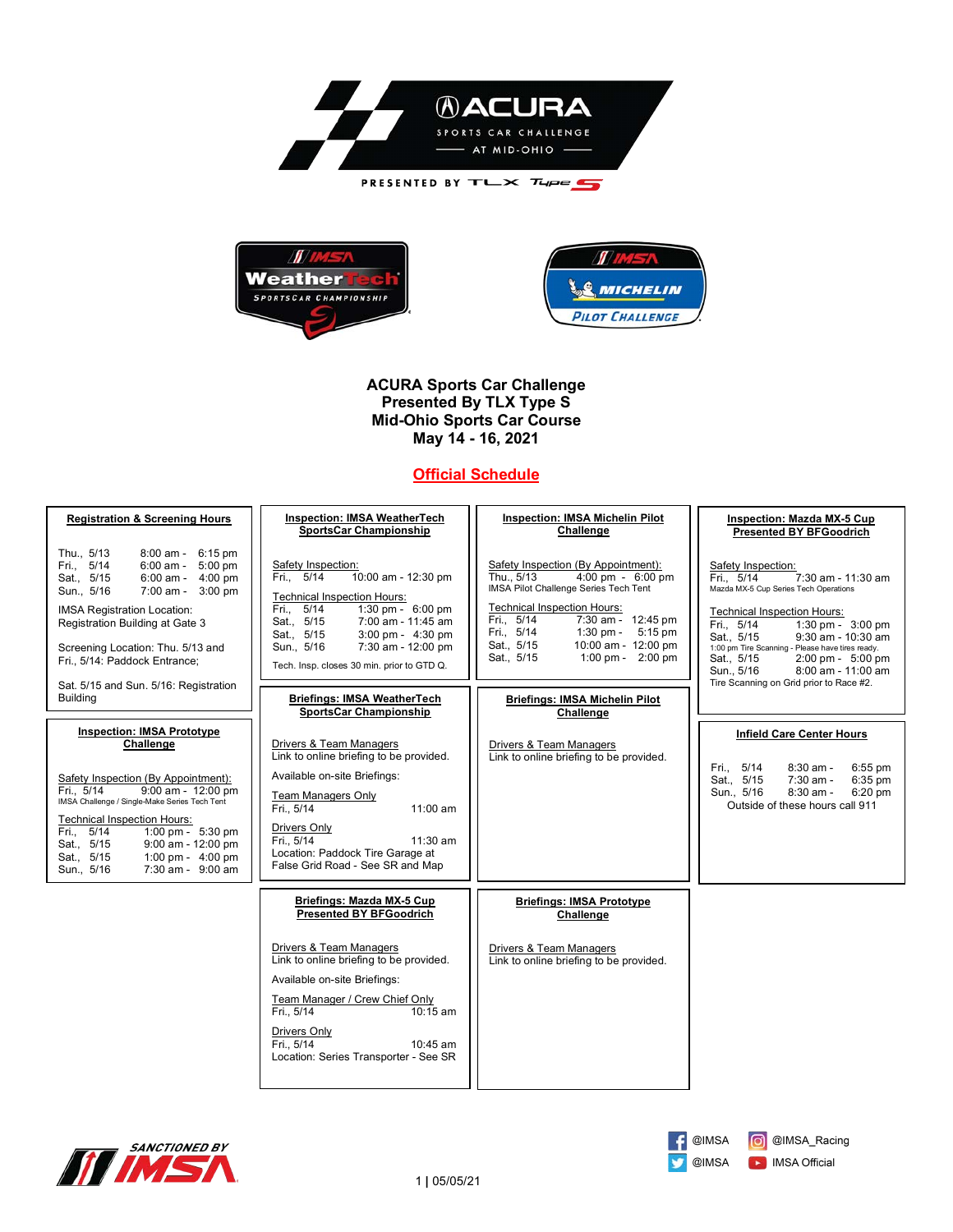### **Series Listing: IMSA WeatherTech SportsCar Championship (WeatherTech Championship) (DPi/LMP3/GTD)**

*IMSA MICHELIN PILOT CHALLENGE (MICHELIN CHALLENGE) IDEMITSU MAZDA MX-5 CUP PRESENTED BY BFGOODRICH TIRES (MAZDA MX-5) IMSA PROTOTYPE CHALLENGE (PROTOTYPE CHALLENGE)*

## **Sunday, May 9, 2021**

 8:00 am IMSA Tech Ops Transporter park and set up in paddock **Monday, May 10, 2021** 8:00 am IMSA Transporters park and set up in paddock<br>8:00 am IMSA Tech Ops set up in paddock IMSA Tech Ops set up in paddock **Tuesday, May 11, 2021** 8:00 am - 7:00 pm T&S and TV cabling access on-track (cold track) **Wednesday, May 12, 2021** 8:00 am IMSA set up 8:00 am - 7:00 pm T&S and TV cabling access on-track (cold track)<br>10:00 am - 4:00 pm Tire, Fuel, Manufacturer and Support transporter Tire, Fuel, Manufacturer and Support transporter Load-In, per IMSA Logistics **Thursday, May 13, 2021** 7:00 am IMSA set up<br>7:00 am - 4:15 pm T&S and TV 7:00 am - 4:15 pm T&S and TV cabling access on-track (cold track) Support Suppliers load-in *12:00 pm MICHELIN CHALLENGE COMPETITOR TRANSPORTERS MOVE FROM PRE-STAGING LOCATION TO TRACK* (per IMSA Logistics)  *1:00 pm MICHELIN CHALLENGE COMPETITOR TRANSPORTER LOAD-IN* (per IMSA Logistics). Teams must not open/unload transporters until notified by IMSA Officials. After such notification, pit equipment may be moved to pit lane but must remain 36" from the pit wall until notified by IMSA Officials that pit equipment setup may commence.  *2:00 pm MAZDA MX-5 COMPETITOR TRANSPORTERS MOVE FROM PRE-STAGING LOCATION TO TRACK* (per IMSA Logistics)  *3:00 pm MAZDA MX-5 COMPETITOR TRANSPORTER LOAD-IN 4:00 pm - 6:00 pm MICHELIN CHALLENGE PRE-EVENT SAFETY INSPECTION* 4:15 pm - 4:45 pm On-Track Media Activity (Hot Track)<br>4:00 pm **WeatherTech Championship Tran 4:00 pm WeatherTech Championship Transporters Move From Pre-Staging Location To Track (per IMSA Logistics) 5:00 pm WeatherTech Championship Transporter Load-In (per IMSA Logistics) No opening** 5:00 pm - 7:00 pm TRACK WALK - Walk Only (Must not embark after 6:15 pm) **Friday, May 14, 2021 Allow sufficient time following the entry screening process, see SR and separate Event Operations Protocol** 6:00 am - 9:00 am IMSA T&S Transponder Checks / TV cabling / Track Inspection / Signage<br>6:00 am **IMSA TAS TRACILENGE COMPETITOR TRANSPORTERS MOVE FROM PRE-STAG**  *6:00 am PROTOTYPE CHALLENGE COMPETITOR TRANSPORTERS MOVE FROM PRE-STAGING LOCATION TO TRACK* (per IMSA Logistics)  *7:00 am PROTOTYPE CHALLENGE COMPETITOR TRANSPORTER LOAD-IN - MUST NOT OPEN/UNLOAD UNTIL NOTIFIED BY IMSA* 9:10 am - CCL IMSA Course Clearance Lap<br>9:15 am - 10:15 am PRACTICE #1 - MICHELIN CHAL  *9:15 am - 10:15 am PRACTICE #1 - MICHELIN CHALLENGE*  **9:30 am WeatherTech Championship - Open Transporters - No Pit lane equipment set up until 11:00 am. 10:00 am -12:30 pm WeatherTech Championship Safety Inspection**  10:15 am - 12:15 pm Lunch<br>10:20 am - 10:40 pm Cn-Tra On-Track Media Activity (Hot Track) 10:20 am - 12:10 pm T&S and TV cabling access to track On-Track Media Activity, T12 (Cold Track) **11:00 am WeatherTech Championship - Pit lane equipment set up may commence. 11:00 am WeatherTech Championship Team Manager Only Briefing - Paddock Tire Garage at False Grid Road 11:30 am WeatherTech Championship Driver Only Briefing - Paddock Tire Garage at False Grid Road** 12:15 pm - CCL IMSA Course Clearance Lap *12:20 pm - 12:50 pm PRACTICE #1 - MAZDA MX-5* IMSA Course Clearance Lap  *1:15 pm - 2:15 pm PRACTICE #2 - MICHELIN CHALLENGE* IMSA Course Clearance Lap  *2:35 pm - 3:20 pm PRACTICE #1 - PROTOTYPE CHALLENGE* IMSA Course Clearance Lap  *3:40 pm - 4:10 pm PRACTICE #2 - MAZDA MX-5* 4:25 pm - CCL IMSA Course Clearance Lap  **4:30 pm - 5:30 pm Practice #1 - WeatherTech Championship (All Classes)**





IMSA Course Clearance Lap

 *5:50 pm - 6:05 pm QUALIFYING - MICHELIN CHALLENGE TCR 6:10 pm - 6:25 pm QUALIFYING - MICHELIN CHALLENGE GS*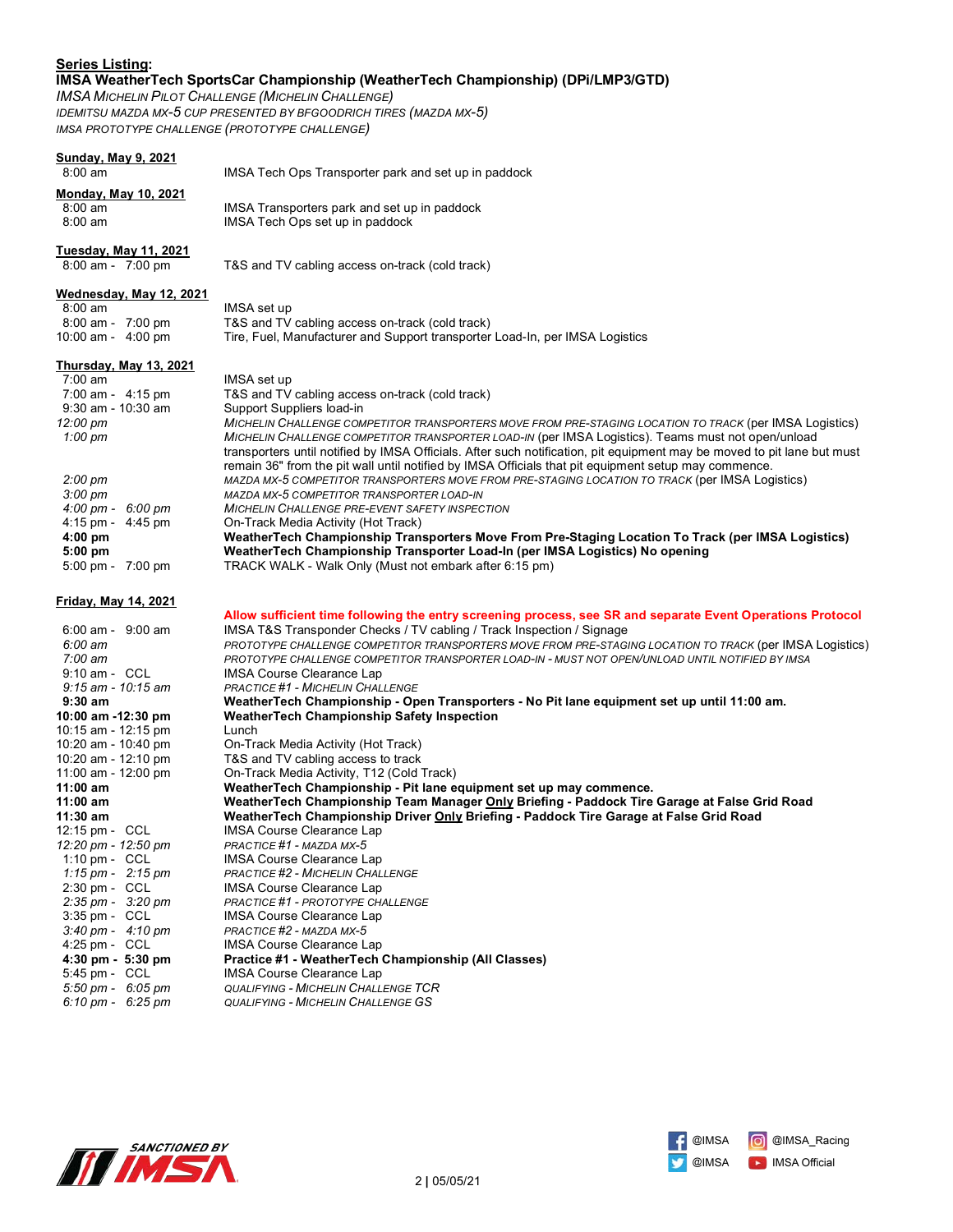| Saturday, May 15, 2021              |                                                                                                                                       |
|-------------------------------------|---------------------------------------------------------------------------------------------------------------------------------------|
|                                     | Allow sufficient time following the entry screening process, see SR and separate Event Operations Protocol                            |
| $6:00$ am - 7:45 am                 | IMSA T&S Transponder Checks / TV cabling / Track Inspection / Signage                                                                 |
| 7:55 am - CCL                       | <b>IMSA Course Clearance Lap</b>                                                                                                      |
| 8:00 am - 8:30 am                   | QUALIFYING - MAZDA MX-5                                                                                                               |
| 8:45 am - CCL                       | <b>IMSA Course Clearance Lap</b>                                                                                                      |
| 8:50 am -10:05 am                   | Practice #2 - WeatherTech Championship (Restricted As Below)                                                                          |
| 8:50 am - 9:20 am                   | Practice #2 - WeatherTech Championship (GTD - Silver/Bronze only, LMP3 S<30/Bronze only)                                              |
| $9:05$ am -10:05 am                 | Practice #2 - WeatherTech Championship (DPi)                                                                                          |
| $9:20$ am - $9:50$ am               | Practice #2 - WeatherTech Championship (GTD/LMP3 All Drivers)                                                                         |
| 10:20 am - CCL                      | <b>IMSA Course Clearance Lap</b>                                                                                                      |
| 10:25 am - 10:55 am                 | PRACTICE #2 - PROTOTYPE CHALLENGE                                                                                                     |
| 11:10 am - 11:15 am                 | PRE-RACE - MAZDA MX-5                                                                                                                 |
| 11:15 am - 12:00 pm                 | RACE #1 - MAZDA MX-5 - 45 MINUTES                                                                                                     |
| 12:15 pm - CCL                      | <b>IMSA Course Clearance Lap</b>                                                                                                      |
| 12:20 pm - 12:35 pm                 | Qualifying - WeatherTech Championship (GTD Position - Silver/Bronze only)                                                             |
| 12:45 pm - 1:00 pm                  | Qualifying - WeatherTech Championship (GTD Points - Any Driver)                                                                       |
| 1:10 pm - $1:25$ pm                 | Qualifying - WeatherTech Championship (LMP3 Position and Points - Silver <30/Bronze only)                                             |
| 1:35 pm - $1:50$ pm                 | Qualifying - WeatherTech Championship (DPi Position and Points)                                                                       |
| $2:00 \text{ pm}$                   | MICHELIN CHALLENGE - MANDATORY FUEL RIG INSPECTION (AT PIT BOX)                                                                       |
| 2:05 pm - CCL                       | <b>IMSA Course Clearance Lap</b>                                                                                                      |
| $2:10 \text{ pm} - 2:25 \text{ pm}$ | <b>QUALIFYING - PROTOTYPE CHALLENGE</b>                                                                                               |
| 2:25 pm - 3:25 pm                   | Break / Pre-Race                                                                                                                      |
| $2:30 \text{ pm} - 2:50 \text{ pm}$ | Mid-Ohio Car Corral Parade Laps (M-O)                                                                                                 |
| $2:40 \text{ pm} - 3:25 \text{ pm}$ | PRE-RACE - PIT LANE - MICHELIN CHALLENGE                                                                                              |
| $2:50 \text{ pm} - 3:25 \text{ pm}$ | IMSA Hot Lap Experience (by invitation only)                                                                                          |
| $3:25$ pm - $3:35$ pm               | PRE-RACE - FORMATION LAPS - MICHELIN CHALLENGE                                                                                        |
| $3:35$ pm - $5:35$ pm               | RACE - MID-OHIO 120 FOR THE IMSA MICHELIN PILOT CHALLENGE - 2 HOURS                                                                   |
| $5:40 \text{ pm} - 6:00 \text{ pm}$ | <b>Track Cleaning</b>                                                                                                                 |
| $6:00 \text{ pm} - 6:20 \text{ pm}$ | Lexus Car Corral Parade Laps (M-O)                                                                                                    |
| <u>Sunday, May 16, 2021</u>         |                                                                                                                                       |
|                                     | Allow sufficient time following the entry screening process, see SR and separate Event Operations Protocol                            |
| $7:00$ am - $8:45$ am               | IMSA T&S Transponder Checks / TV cabling / Track Inspection / Signage                                                                 |
| $7:30$ am - $9:30$ am               | <b>Fuel Rig Inspection - WeatherTech Championship</b>                                                                                 |
| $7:30$ am - $9:30$ am               | PROTOTYPE CHALLENGE - MANDATORY FUEL RIG INSPECTION (AT PIT BOX)                                                                      |
| 8:55 am - CCL                       | IMSA Course Clearance Lap                                                                                                             |
| $9:00$ am - $9:20$ am               | Warm Up - WeatherTech Championship (All Classes)                                                                                      |
| $9:10 \text{ am}$                   | FALSE GRID CLOSED - PROTOTYPE CHALLENGE                                                                                               |
| 9:35 am - 9:40 am                   | PRE-RACE - PROTOTYPE CHALLENGE                                                                                                        |
| $9:40$ am - 11:25 am                | RACE - PROTOTYPE CHALLENGE - 1 HOUR AND 45 MINUTES                                                                                    |
| 11:40 am - 11:45 am                 | PRE-RACE - MAZDA MX-5                                                                                                                 |
| 11:45 am - 12:30 pm                 | RACE #2 - MAZDA MX-5 - 45 MINUTES                                                                                                     |
| 12:40 pm - 1:00 pm                  | Mid-Ohio Car Corral Parade Laps (M-O)                                                                                                 |
| 1:10 pm - 1:30 pm                   | WeatherTech Championship Pre-Race / Recon Lap / IMSA Hot Lap Experience (by invitation only) / Track VIP Rides                        |
| 1:25 pm - 2:20 pm                   | WeatherTech Championship - Open Grid / Fan Walk, Presented By Hagerty - Pit Lane                                                      |
| 2:30 pm - 2:40 pm                   | WeatherTech Championship - Formation Laps                                                                                             |
| 2:40 pm - 5:20 pm                   | Race - Acura Sports Car Challenge Presented By TLX Type S for the IMSA WeatherTech SportsCar Championship<br>- 2 Hours and 40 Minutes |



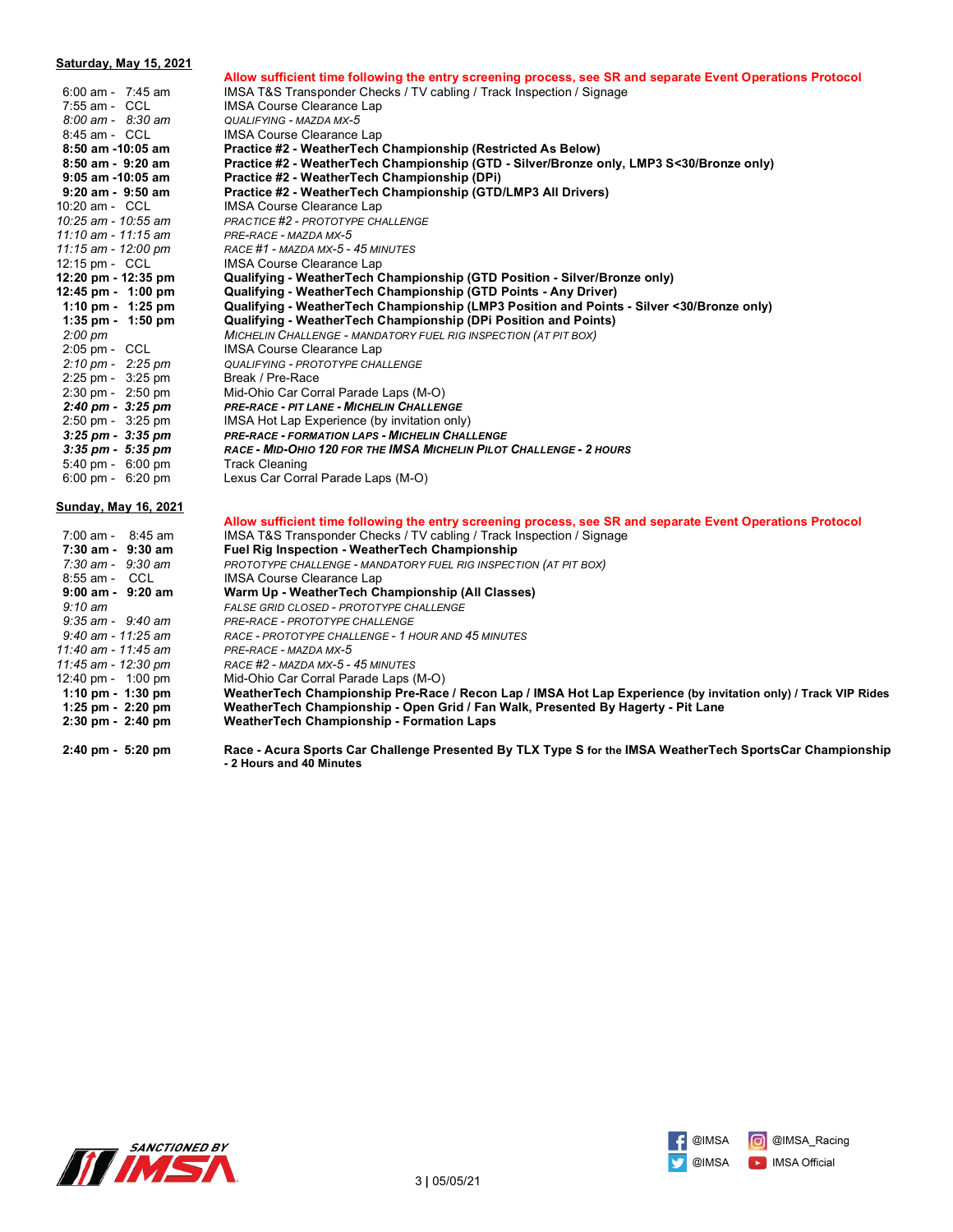**SUPPLEMENTARY REGULATIONS**

### **GENERAL**

| $9.4.4 -$  | <b>Event Facility:</b>             | Mid-Ohio Sports Car Course<br>7721 Steam Corners Rd.<br>Lexington, OH 44904 | Ph: 419-884-4000 |
|------------|------------------------------------|-----------------------------------------------------------------------------|------------------|
| $9.4.7 -$  | Length of the Racetrack:           | 2.258 mile, 13-turn Road Course                                             |                  |
| $9.4.9 -$  | Direction of the Race:             | Clockwise                                                                   |                  |
| $9.4.10 -$ | <b>Pole Position:</b>              | On the Right                                                                |                  |
|            | 9.4.20 - Location of Race Control: | TRD                                                                         |                  |
| $25.8 -$   | <b>Start Line:</b>                 | Between Turn 3 and Turn 4                                                   |                  |
| $25.9 -$   | <b>Finish Line:</b>                | On the Front Straight                                                       |                  |



### **IMSA WEATHERTECH SPORTSCAR CHAMPIONSHIP SUPPLEMENTARY REGULATIONS**

### **ADDITIONAL REGULATIONS**

| $9 -$      | <b>EVENT:</b>                                                                                  |                                        | The IMSA WeatherTech SportsCar Championship Race is listed on the Federation Internationale de<br>l'Automobile (FIA) international calendar as a Restricted Closed International Event sanctioned by IMSA and<br>held under the IMSA RULES.                                                                                                                                                                                                                                                                                                                                            |
|------------|------------------------------------------------------------------------------------------------|----------------------------------------|----------------------------------------------------------------------------------------------------------------------------------------------------------------------------------------------------------------------------------------------------------------------------------------------------------------------------------------------------------------------------------------------------------------------------------------------------------------------------------------------------------------------------------------------------------------------------------------|
| $9.4.3 -$  | Name of the Event:                                                                             |                                        | ACURA Sports Car Challenge Presented By TLX Type S                                                                                                                                                                                                                                                                                                                                                                                                                                                                                                                                     |
| $9.4.6 -$  | <b>Entries Closing:</b>                                                                        |                                        | Tue., Apr. 27, 2021. Late entries per Art. 4.3.                                                                                                                                                                                                                                                                                                                                                                                                                                                                                                                                        |
| $9.4.11 -$ | <b>Number of Cars admitted</b><br>A. Practice sessions:<br>B. Qualifying sessions:<br>C. Race: | 43 Maximum<br>43 Maximum<br>43 Maximum |                                                                                                                                                                                                                                                                                                                                                                                                                                                                                                                                                                                        |
| $9.4.13 -$ | Impound:                                                                                       |                                        | IMSA Paddock per the Technical Department                                                                                                                                                                                                                                                                                                                                                                                                                                                                                                                                              |
| $9.4.16 -$ | <b>Driver &amp; TM Briefings:</b>                                                              | distancing and proper PPE.             | The on-site briefings are for the listed participants only, and are not mandatory. Please maintain social                                                                                                                                                                                                                                                                                                                                                                                                                                                                              |
| $9.4.21 -$ | <b>Tire Allocation:</b>                                                                        | DPi:<br>LMP3:<br>GTD:                  | 9 sets - Medium<br>9 sets - F-S8M/R-S9M<br>6 sets - S9M                                                                                                                                                                                                                                                                                                                                                                                                                                                                                                                                |
| $12.13 -$  | <b>Minimum Drive-Time:</b>                                                                     | DPi:                                   | Ten (10) minutes                                                                                                                                                                                                                                                                                                                                                                                                                                                                                                                                                                       |
| $12.13 -$  | <b>Minimum Drive-Time:</b>                                                                     | LMP3/GTD:                              | Forty-Five (45) minutes                                                                                                                                                                                                                                                                                                                                                                                                                                                                                                                                                                |
| $12.14 -$  | <b>Maximum Drive-Time:</b>                                                                     | LMP3/GTD:                              | One Hour and Fifty-Five (1:55) minutes                                                                                                                                                                                                                                                                                                                                                                                                                                                                                                                                                 |
| $12.15 -$  | Trueman/Akin Drive-Time:                                                                       | GTD:                                   | Forty-Five (45) minutes                                                                                                                                                                                                                                                                                                                                                                                                                                                                                                                                                                |
| $19 -$     | <b>Event Logistics:</b>                                                                        |                                        | Exclusively under the direction of and assigned by IMSA. Refer to schedule for Series paddock load-in times.                                                                                                                                                                                                                                                                                                                                                                                                                                                                           |
|            | Pre-Staging:                                                                                   | previous years                         | Team Transporters must not arrive before 9:00 am on Wed., May 12 for pre-staging and must not pre-stage at<br>the track. All pre-staging takes place off-site. Transporters must pre-stage at the designated off-site parking lot<br>at 715 Richland Mall, Mansfield, OH 44906 (Map) and are permitted into the racetrack only one (1) hour prior to<br>the scheduled load-in of Thu., May 13 at 4:00 pm. Truck washing only at pre-staging lot. This process is in<br>coordination with Mid-Ohio to avoid sinking or getting stuck in the grass and should help alleviate issues from |
|            | Staging:                                                                                       |                                        | Staging at 4:00 pm on Thu., May 13 is on the road going into the paddock.                                                                                                                                                                                                                                                                                                                                                                                                                                                                                                              |
|            | Load-In:                                                                                       |                                        | Drivers must be at truck and monitoring CB channel 40, no later than 50 minutes prior to load-in start.                                                                                                                                                                                                                                                                                                                                                                                                                                                                                |
|            | Load-Out:                                                                                      |                                        | Transporters must only move in the Paddock after 6:00 pm Sun., May 16. Fire lanes must always remain clear.<br>Teams must vacate the Paddock no later than 12:00 pm Mon., May 17.                                                                                                                                                                                                                                                                                                                                                                                                      |
|            | Paddock Set Ups:                                                                               |                                        | Garage assignments exclusively by IMSA. Flooring is prohibited. Trackside doors on center garages must<br>remain closed. Hard panels are only permitted parallel to and against the rear of the garage. Creating space<br>between the panels and the back of the garage area is prohibited. Teams assigned to garages are limited to<br>one (1) transporter per entered Car. Teams not in garages operate from standard paddock awning set ups.                                                                                                                                        |
|            | 20.2.11.A - Paddock Tear-Down:                                                                 |                                        | May begin at 11:00 am on Sun., May. 16.                                                                                                                                                                                                                                                                                                                                                                                                                                                                                                                                                |



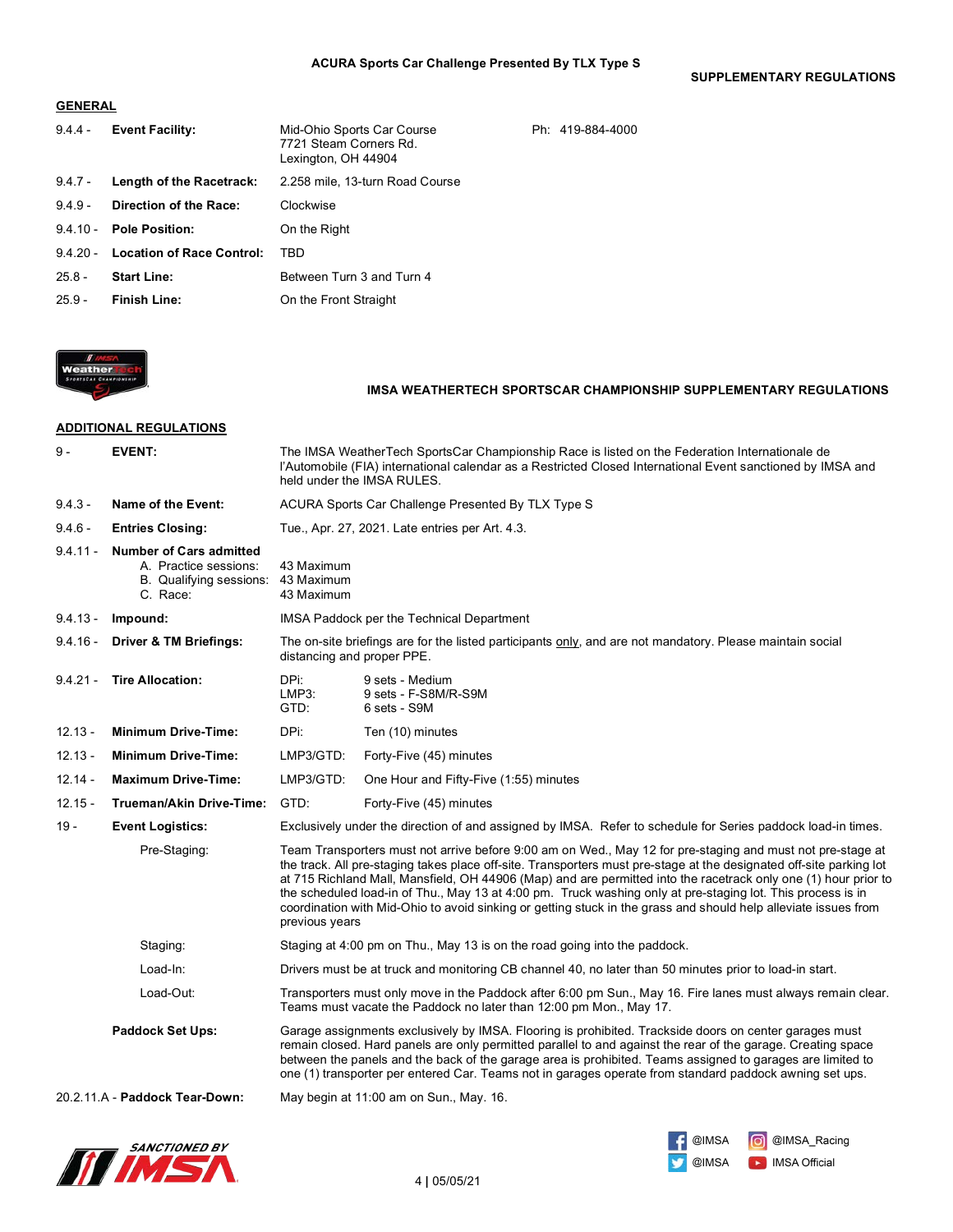| <b>Session</b> | <b>Barometer Reading / IM Send Time</b>  | <b>Enforcement Time</b> |
|----------------|------------------------------------------|-------------------------|
| Practice (all) | 5 minutes prior to Green Flag            | Green Flag              |
| Qualifving     | 5 minutes prior to Green Flag            | Green Flag              |
| Race Start     | 5 minutes prior to release for Recon Lap | Green Flag              |



## **IMSA MICHELIN PILOT CHALLENGE SUPPLEMENTARY REGULATIONS**

|                   | <b>ADDITIONAL REGULATIONS</b>                                                                  |                                                                                                                                                                                                                                                                                                                                                                                                                                                                                                                                                                                                            |  |
|-------------------|------------------------------------------------------------------------------------------------|------------------------------------------------------------------------------------------------------------------------------------------------------------------------------------------------------------------------------------------------------------------------------------------------------------------------------------------------------------------------------------------------------------------------------------------------------------------------------------------------------------------------------------------------------------------------------------------------------------|--|
| 9 -               | <b>EVENT:</b>                                                                                  | The IMSA Michelin Pilot Challenge at Mid-Ohio Sports Car Course is sanctioned by IMSA and held under the<br>IMSA RULES.                                                                                                                                                                                                                                                                                                                                                                                                                                                                                    |  |
| $9.4.3 -$         | Name of the Event:                                                                             | Mid-Ohio 120                                                                                                                                                                                                                                                                                                                                                                                                                                                                                                                                                                                               |  |
| $9.4.6 -$         | <b>Entries Closing:</b>                                                                        | Tue., Apr. 27, 2021. Late entries per Art. 4.3.                                                                                                                                                                                                                                                                                                                                                                                                                                                                                                                                                            |  |
| $9.4.11 -$        | <b>Number of Cars admitted</b><br>A. Practice sessions:<br>B. Qualifying sessions:<br>C. Race: | 50 Maximum<br>50 Maximum<br>50 Maximum                                                                                                                                                                                                                                                                                                                                                                                                                                                                                                                                                                     |  |
| $9.4.13 -$        | Impound:                                                                                       | IMSA Challenge / Single-Make Series Trailer in the Paddock per the Technical Department.                                                                                                                                                                                                                                                                                                                                                                                                                                                                                                                   |  |
| $9.4.21 -$        | <b>Tire Allocation:</b>                                                                        | GS:<br>5 sets - S9M<br>TCR:<br>4 sets - S9M+                                                                                                                                                                                                                                                                                                                                                                                                                                                                                                                                                               |  |
| $12.13 -$         | <b>Minimum Drive-Time:</b>                                                                     | Forty (40) minutes                                                                                                                                                                                                                                                                                                                                                                                                                                                                                                                                                                                         |  |
| $12.14 -$         | <b>Maximum Drive-Time:</b>                                                                     | Eighty (80) minutes                                                                                                                                                                                                                                                                                                                                                                                                                                                                                                                                                                                        |  |
| $19 -$            | <b>Event Logistics:</b>                                                                        | Exclusively under the direction of and assigned by IMSA. Refer to schedule for Series paddock load-in times.                                                                                                                                                                                                                                                                                                                                                                                                                                                                                               |  |
|                   | Pre-Staging:                                                                                   | Team Transporters must not arrive before 9:00 am on Wed., May 12 for pre-staging and must not pre-stage at<br>the track. All pre-staging takes place off-site. Transporters must pre-stage at the designated off-site parking lot<br>at 715 Richland Mall, Mansfield, OH 44906 (Map) and are permitted into the racetrack only one (1) hour prior to<br>the scheduled load-in of Thu., May 13 at 12:00 pm. Truck washing only at pre-staging lot. This process is in<br>coordination with Mid-Ohio to avoid sinking or getting stuck in the grass and should help alleviate issues from<br>previous years. |  |
|                   | Staging:                                                                                       | Staging at 12:00 pm on Thu., May 13 is on the road going into the paddock.                                                                                                                                                                                                                                                                                                                                                                                                                                                                                                                                 |  |
|                   | Load-In:                                                                                       | Drivers must be at truck and monitoring CB channel 40, no later than 50 minutes prior to load-in start.                                                                                                                                                                                                                                                                                                                                                                                                                                                                                                    |  |
|                   | Load-Out:                                                                                      | Fire lanes must always remain clear. Transporters must not move in the Paddock until after 6:00 pm, Sat., May<br>15. Teams must vacate the Paddock no later than midnight Sat., May 15.                                                                                                                                                                                                                                                                                                                                                                                                                    |  |
| $20.2.10.A -$     | <b>Paddock Tear-Down:</b>                                                                      | May begin at 2:30 pm on Sat., May 15.                                                                                                                                                                                                                                                                                                                                                                                                                                                                                                                                                                      |  |
| <b>IMPC Data:</b> |                                                                                                | GS Data:                                                                                                                                                                                                                                                                                                                                                                                                                                                                                                                                                                                                   |  |
|                   |                                                                                                | GS Entrants must comply with the following requirements as related to Teams' logger data following the<br>conclusion of each session.<br>$\bullet$<br>All Qualifying and Race data from Team's datalogger must be transferred to the designated ShareFile<br>location within 30 minutes at the end of Qualifying and the Race.<br>Team data must not be password protected and available for IMSA technical staff to easily access<br>٠<br>after upload.                                                                                                                                                   |  |
|                   |                                                                                                | Place all data files in the appropriate Event folder inside Team folder when uploading to ShareFile.<br>If a Car is in impound, a single data stick will be provided for Team and Manufacturer representative<br>to place BOTH sets of data on a single stick.                                                                                                                                                                                                                                                                                                                                             |  |
|                   |                                                                                                | Team Logger and ECU logger data must be placed into separate folders.                                                                                                                                                                                                                                                                                                                                                                                                                                                                                                                                      |  |
|                   |                                                                                                | Both folders must be placed within under the Team's Race data folder.<br>Manufacturer must provide ECU data to IMSA will all security information (i.e. password                                                                                                                                                                                                                                                                                                                                                                                                                                           |  |
|                   |                                                                                                | protection) to access.                                                                                                                                                                                                                                                                                                                                                                                                                                                                                                                                                                                     |  |
|                   |                                                                                                | Data Stick must be returned to IMSA technical staff prior to the Car being permitted to<br>leave impound.                                                                                                                                                                                                                                                                                                                                                                                                                                                                                                  |  |
|                   |                                                                                                | Noncompliance may result in the following Minimum Penalties:<br>Stop plus five (5) minutes.<br>Un-served Penalties from one Practice carry over to the following Practice session.<br>$\overline{\phantom{a}}$                                                                                                                                                                                                                                                                                                                                                                                             |  |
|                   |                                                                                                | A Penalty assessed during qualifying may result in qualifying times disallowed.                                                                                                                                                                                                                                                                                                                                                                                                                                                                                                                            |  |



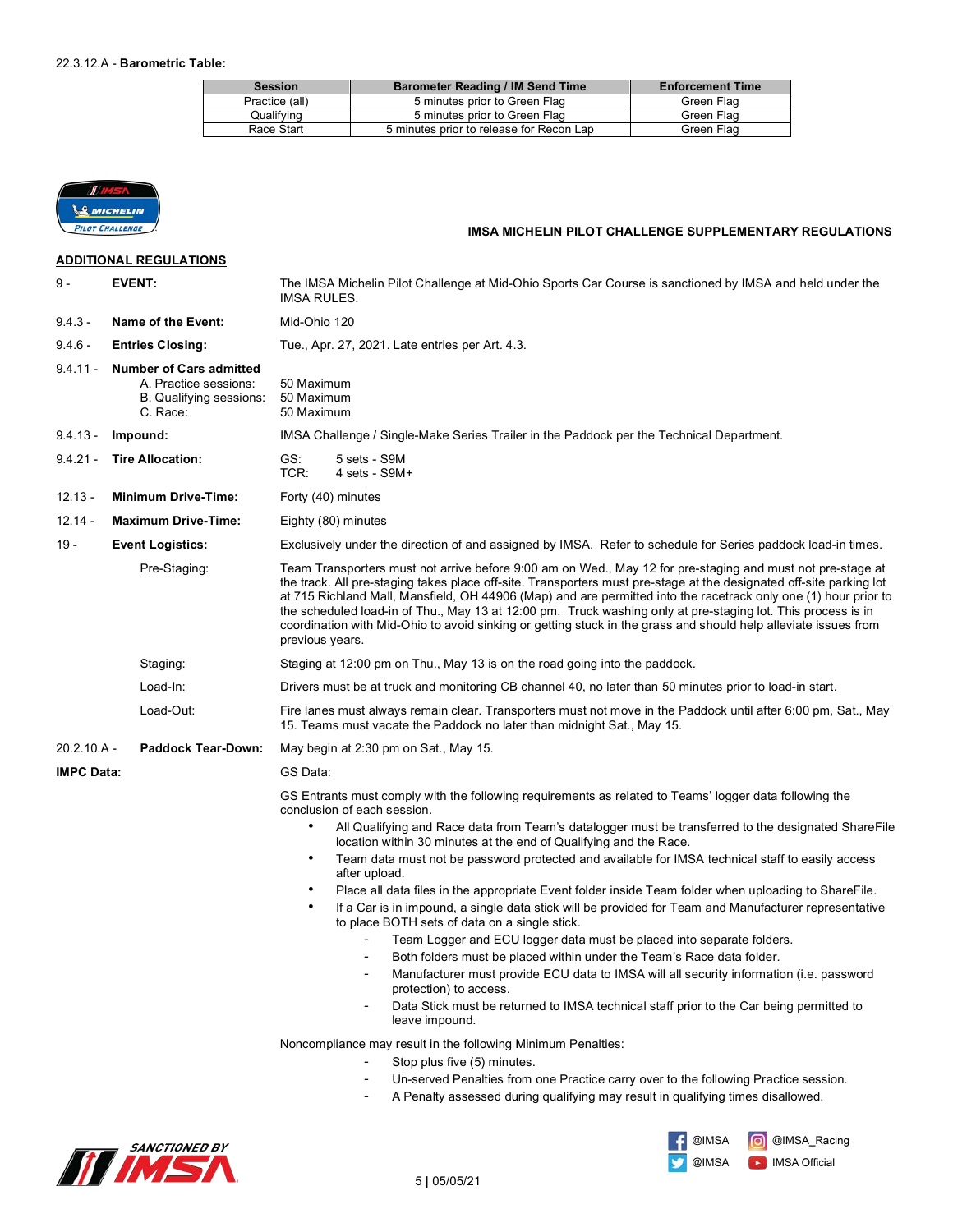TCR Data Cards:

• Entrants must swap data cards within 30 minutes following the end of each session at the IMPC inspection area.

Noncompliance may result in the following Minimum Penalties:

- Stop plus five (5) minutes.
- Un-served Penalties from one Practice carry over to the following Practice session.
- A Penalty assessed during qualifying may result in qualifying times disallowed.





#### **IMSA PROTOTYPE CHALLENGE SUPPLEMENTARY REGULATIONS**

#### **ADDITIONAL REGULATIONS**

| $9 -$      | <b>EVENT:</b>                                                                           | Round 3 of the IMSA Prototype Challenge Championship at Mid-Ohio Sports Car Course is sanctioned by IMSA<br>and held under the IMSA RULES. |
|------------|-----------------------------------------------------------------------------------------|--------------------------------------------------------------------------------------------------------------------------------------------|
| $9.4.6 -$  | <b>Entries Closing:</b>                                                                 | Tue., Apr. 27, 2021. Late entries per Art. 4.3.                                                                                            |
| $9.4.11 -$ | Number of Cars admitted<br>A. Practice sessions:<br>B. Qualifying sessions:<br>C. Race: | 50 Maximum<br>50 Maximum<br>50 Maximum                                                                                                     |
| $9.4.13 -$ | Impound:                                                                                | IMSA Challenge / Single-Make Series Trailer in the Paddock per the Technical Department.                                                   |
| $9.4.21 -$ | <b>Tire Allocation:</b>                                                                 | LMP3:<br>5 sets - F-S8M/R-S9M                                                                                                              |
| $12.13 -$  | <b>Minimum Drive-Time:</b>                                                              | Forty (40) Minutes                                                                                                                         |
| $12.14 -$  | <b>Maximum Drive-Time:</b>                                                              | Eighty (80) minutes                                                                                                                        |
| $19 -$     | <b>Event Logistics:</b>                                                                 | Exclusively under the direction of and assigned by IMSA. Refer to schedule for Series paddock load-in times.                               |
|            |                                                                                         |                                                                                                                                            |



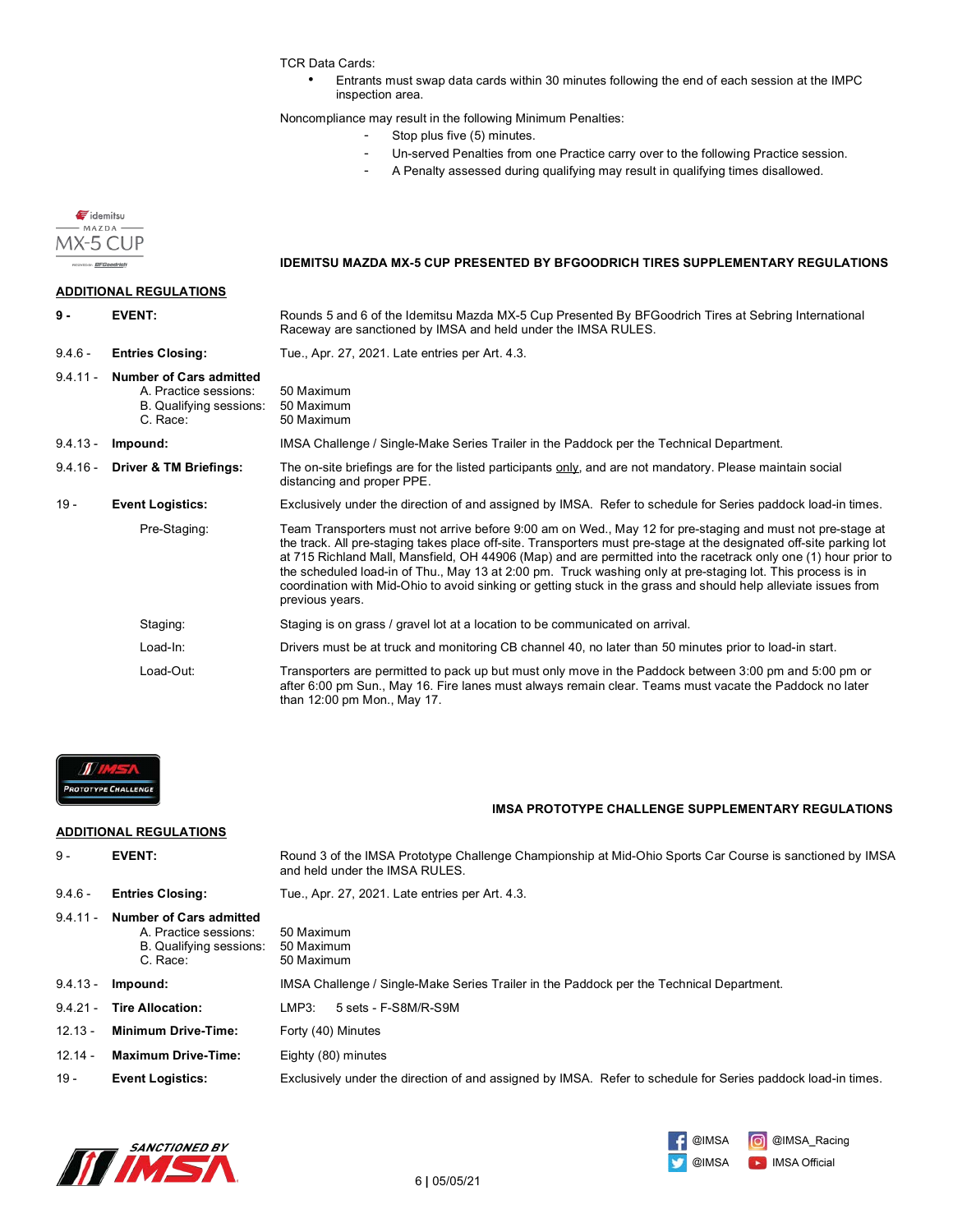| Pre-Staging:                       | Team Transporters must not arrive before 9:00 am on Wed., May 12 for pre-staging and must not pre-stage at<br>the track. All pre-staging takes place off-site. Transporters must pre-stage at the designated off-site parking lot<br>at 715 Richland Mall, Mansfield, OH 44906 (Map) and are permitted into the racetrack only one (1) hour prior to<br>the scheduled load-in of Fri., May 14 at 6:00 am. Truck washing only at pre-staging lot. This process is in<br>coordination with Mid-Ohio to avoid sinking or getting stuck in the grass and should help alleviate issues from<br>previous years. |
|------------------------------------|-----------------------------------------------------------------------------------------------------------------------------------------------------------------------------------------------------------------------------------------------------------------------------------------------------------------------------------------------------------------------------------------------------------------------------------------------------------------------------------------------------------------------------------------------------------------------------------------------------------|
| Staging:                           | Staging at 6:00 am on Fri., May 14 is on the road going into the paddock.                                                                                                                                                                                                                                                                                                                                                                                                                                                                                                                                 |
| Load-In:                           | Drivers must be at truck and monitoring CB channel 40, no later than 50 minutes prior to load-in start.                                                                                                                                                                                                                                                                                                                                                                                                                                                                                                   |
| Load-Out:                          | Transporters are permitted to pack up but must only move in the Paddock between 3:00 pm and 5:00 pm or<br>after 6:00 pm Sun., May 16. Fire lanes must always remain clear. Teams must vacate the Paddock no later<br>than 12:00 pm Mon., May 17.                                                                                                                                                                                                                                                                                                                                                          |
| <b>Pit Lane Distance:</b>          | 15,084 inches                                                                                                                                                                                                                                                                                                                                                                                                                                                                                                                                                                                             |
| 35.1.5 / 37.4.6.A - Pit Stop Time: | Ninety Three (93) Seconds                                                                                                                                                                                                                                                                                                                                                                                                                                                                                                                                                                                 |

#### **GENERAL - EVENT / TRACK INFORMATION - ALL SERIES**

3.7.2 - **Driver Deadline/Fee:** CoB Mon., Apr. 27. Until CoB Fri., May 7, an expediting fee is charged. No applications (or related documents) processed after CoB Fri., May 7.

4.3.6 - **Event Confirmations:** Event Confirmation Declarations must be submitted via MERG no later than 4:00 pm est, Mon., May 3. \$500 is charged for late Declarations or Driver changes made after this deadline until the close of Sporting Checks. Driver changes after close of Sporting Checks per Art. 11.2.1.A.

9.4.14.A - **Fuel Schedule:** The VP depot is located in the paddock at the fueling island between main and upper paddock. VP will deliver fuel to each Team's pit box prior to the Event load-in. To redirect delivery to the Team's transporter, please contact VP in advance of the Event.

**A. Roster Deadline:** Corporate Member COVID Event Rosters are due by Fri., May 7 by 5:00 pm est.

**B. Screening Process:** A single QR code and sticker is issued for the entire Event. Screening is at Paddock entry on Thu., May 13 and Fri., May 14. After arriving at the facility, proceed to designated IMSA parking areas (see Map). Screening is a walkthough process at Paddock entrance. On Sat. May 15 and Sun. May 16, screening takes place at Registration, at Gate 3. After arriving at the facility, park in designated Registration parking and walk to Registration window for screening. After receiving sticker, proceed to designated IMSA parking areas (see Map). Participants are only screened once during the Event week, but must display the Event sticker daily. Also, participants must report any changes related to developing COVID-19 symptoms to IMSA Medical Liaison staff and/or appropriate series management.

**C. IMSA Transporters:** The IMSA Transporters will be accessible. Please enter the doors labeled "in" and "out" appropriately, and follow all Instructions listed outside the transporters. While waiting to enter, please respect social distancing outside of the transporters. Please keep crew member visits to a minimum.

**D. Driver/TM Briefing:** Briefing will be distributed by May 12.

|    |             | For questions regarding the briefing please contact the following as appropriate:                                                  |
|----|-------------|------------------------------------------------------------------------------------------------------------------------------------|
|    |             | Beaux Barfield - IWSC and IMPC Racing Related, bbarfield@imsa.com or 832-260-1032                                                  |
|    |             | Randy Buck - Mazda MX-5 Racing Related, randalbuck@imsa.com or 415-298-7018                                                        |
|    |             | Todd Snyder - IPC Racing Related, tsnyder@imsa.com or 860-248-9115                                                                 |
|    |             | Geoff Carter - Sr. Dir. Series Platforms, gcarter@imsa.com or 386-868-6624                                                         |
|    |             | Michael Murphy - IMPC Series Manager, mmurphy@imsa.com or 386-872-2857                                                             |
|    |             | Keith Dalton - Mazda MX-5 Series Manager, kdalton@andersenpromotions.net or 863-381-1942                                           |
|    |             | Paul Walter - Sporting Regulations, <b>pwalter@imsa.com</b> or 614-598-6783                                                        |
|    |             | David Pees - Timing and Scoring, dpees@imsa.com or 386-308-8866                                                                    |
|    |             | Mike Neely - Paddock Logistics, $m$ neely@imsa.com or 386-308-8933                                                                 |
|    |             | Eric Haverson - Technical, ehaverson@imsa.com or 386-562-7214                                                                      |
|    |             | Michael E. Murphy - Medical, memurphy@imsa.com or 914-760-4341                                                                     |
| Е. | Track Walk: | The Track Walk is walk only. Must not embark later than 45 minutes remaining. Please maintain social distancing<br>and proper PPE. |

#### **F. Pre-Race:** Please refer to the respective series MxM, distributed prior to the Race.

- **G. Post-Race:** Please refer to the respective series MxM, distributed prior to the Race.
- **1. Nitrogen Supply:** Airgas is the exclusive nitrogen supplier, motorsports@airgas.com or 800-367-4273.
- **2. Motorsports Ministries**: Chapel services will not be held at the Event.
- **3. Telephone/Internet:** IMSA Dedicated Internet (IDI) for Pit Lane or Paddock, contact dpees@imsa.com or 386-308-8866. Mike Morrisey, mmorrisey@greensavoree.com or 317-750-5086 or Adam Fisher, afisher@midohio.com or 419-631-7504.
- **4. Security:** Brian Sipes, bsipes@midohio.com or 419-512-6950.



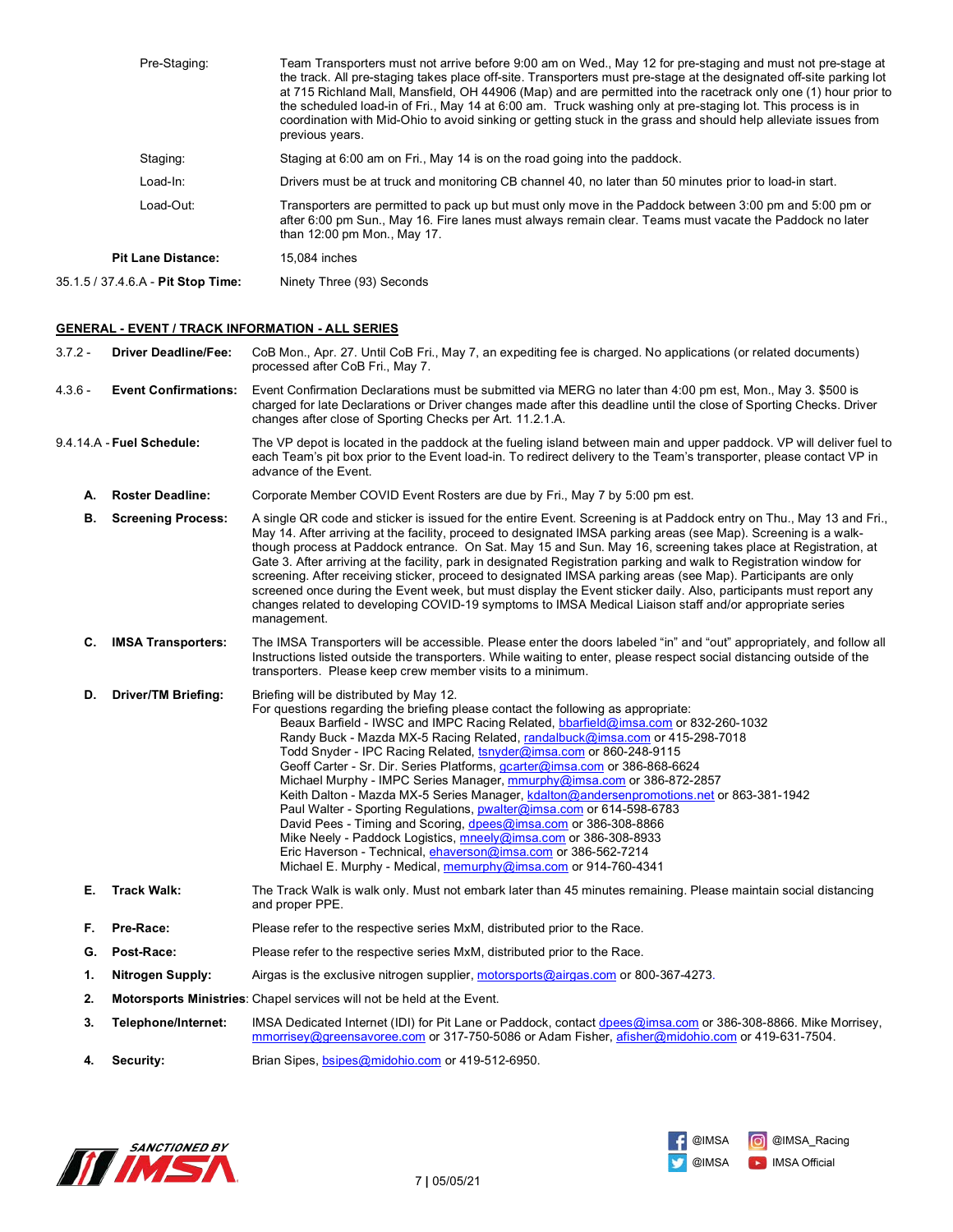#### **GENERAL - EVENT / TRACK INFORMATION - ALL SERIES, CONT.**

**5. Team Food Service:** Scheper Event Group for box meal options. Kaitlin Scheper, kaitlin@schepereventgroup.com 843-812-7021.

AERO Marketing Group for box meal options. Dawn Bell, dawn@aeromkg.com 517-614-0247 or Gill Campbell, gill@aeromkg.com 831-277-7020.

Personnel may go outside the track to pick up food. Re-entering will require re-screening. Teams may designate one (1) individual from the Team's essential personnel roster to prepare single-serve meals only (e.g. no buffets or family-style serving methods) for their essential personnel. The designated individual should adhere to recommended CDC guidelines pertaining to PPE, food and the coronavirus.

Additional information regarding food and the coronavirus can be found at these links:

- https://www.cdc.gov/coronavirus/2019-ncov/daily-life-coping/food-and-COVID-19.html
- https://www.cdc.gov/coronavirus/2019-ncov/community/large-events/considerations-for-events-gatherings.html
- https://www.cdc.gov/coronavirus/2019-ncov/community/organizations/business-employers/bars-restaurants.html
- **6. Catering:** Cindy Loomis, cloomis@midohio.com or 419-564-0032.
- 7. **Hospitality:** Kathy Nolan, knolan@midohio.com</u> or 614-565-9449.
- **8. Motorhomes:** Motor Coach Registration form at imsacompetitors.com, send to Deven Keady, dkeady@greensavoree.com or 727- 304-7305 or Adam Fisher, afisher@midohio.com.
- **9. Golf Cart Rentals:** National Golf Carts, support@nationalcarts.com or 800-589-8833.
- **10. Equipment Rental:** Dave Schwall, dschwall@midohio.com or 419-564-4082.
- **11. Truck Washing:** Signal 1 Power Washing, Cody Baker, signal1exteriorcleaning@gmail.com or 419-543-5199.
- **12. Pit Vehicles:** Pit vehicle operators must have a valid license to operate motor vehicles. Motorscooters and bicycles permitted in the Paddocks only. 10 MPH speed limit for all vehicles in the Paddock or pit areas.
- **13. False Grid:** Pit-In end of pit lane via Paddock access road. All Cars must exit/enter the garages on the Paddock side only.
- **14. Pit Lane Equipment:** Hard panels inside the tent and/or flooring are prohibited. The following procedures must be adhered to on pit lane and within the pit lane area:
	- The paved area behind the pit boxes back to the wall and fence must remain a clear fire lane at all times. Heaters of any type prohibited.
- **15. Spotter Information:** N/A.
- **16. Facility Restrictions:** Garage assignments exclusively by IMSA.
- **17. Parking Procedures:** IMSA annual hang tags are accepted for infield parking. From Gates 1, 2 and 3, competitor parking is located on the right in the Official Crew Parking (see map). For hard card access, use Gate 3.
- **18. Additional Information:** Additional maps, forms and information specific to this Event at imsacompetitors.com.
- **19. Track Shipping:** UPS and FedEx Packages shipped to Mid-Ohio can be picked up at the Package Building, located behind registration and next to Call Center/Ticket Office OR Larger items may be dropped at the Maintenance Building located to the East of the Paddock areas open from 8:00 am - 5:00 pm daily, 7 days a week. USPS is not recommended and must be sent to P.O. Box 3108, which is only checked on weekdays. Packages must be addressed as follows:

**Team or Company Name / Contact Name & Cell Phone Number / Series** c/o Mid-Ohio Sports Car Course 7721 Steam Corners Rd. Lexington, OH 44904

**MEDICAL INFORMATION**

| <b>FACILITY MEDICAL CENTER:</b> |                 | The Infield Care Center is part of the "Medical Center" facility located on the outfield side of the track at pit-out.<br>Operating hours are listed on page 1. For after-hours medical, dial 911. |
|---------------------------------|-----------------|----------------------------------------------------------------------------------------------------------------------------------------------------------------------------------------------------|
| <b>HOSPITAL INFORMATION:</b>    | Trauma Center:  | (66 miles) The Ohio State University Medical Center, 410 West 10 <sup>th</sup> Ave., Columbus, OH<br>43210<br>Main: 614-293-8652. ED: 614-293-8333.                                                |
|                                 | Minor Hospital: | (10 miles) OhioHealth Mansfield Hospital, 335 Glessner Ave., Mansfield, OH 44903<br>Main 419-526-8000, ED: 419-526-8100.                                                                           |
| <b>PHARMACY INFORMATION:</b>    |                 | Rite Aid, (4.2 miles) 355 East Main St., Lexington, OH 44904<br>Main: 419-884-6107, M-F 9:00am - 9:00pm. Sat./Sun. 9:00am - 6:00pm.                                                                |
|                                 |                 | Wal-Mart, (5 miles) 2485 Possum Run Rd., Mansfield, OH 44094<br>Main: 419-756-7177, M-Sat. 9:00am - 7:00pm, Sun. 10:00am - 6:00pm                                                                  |



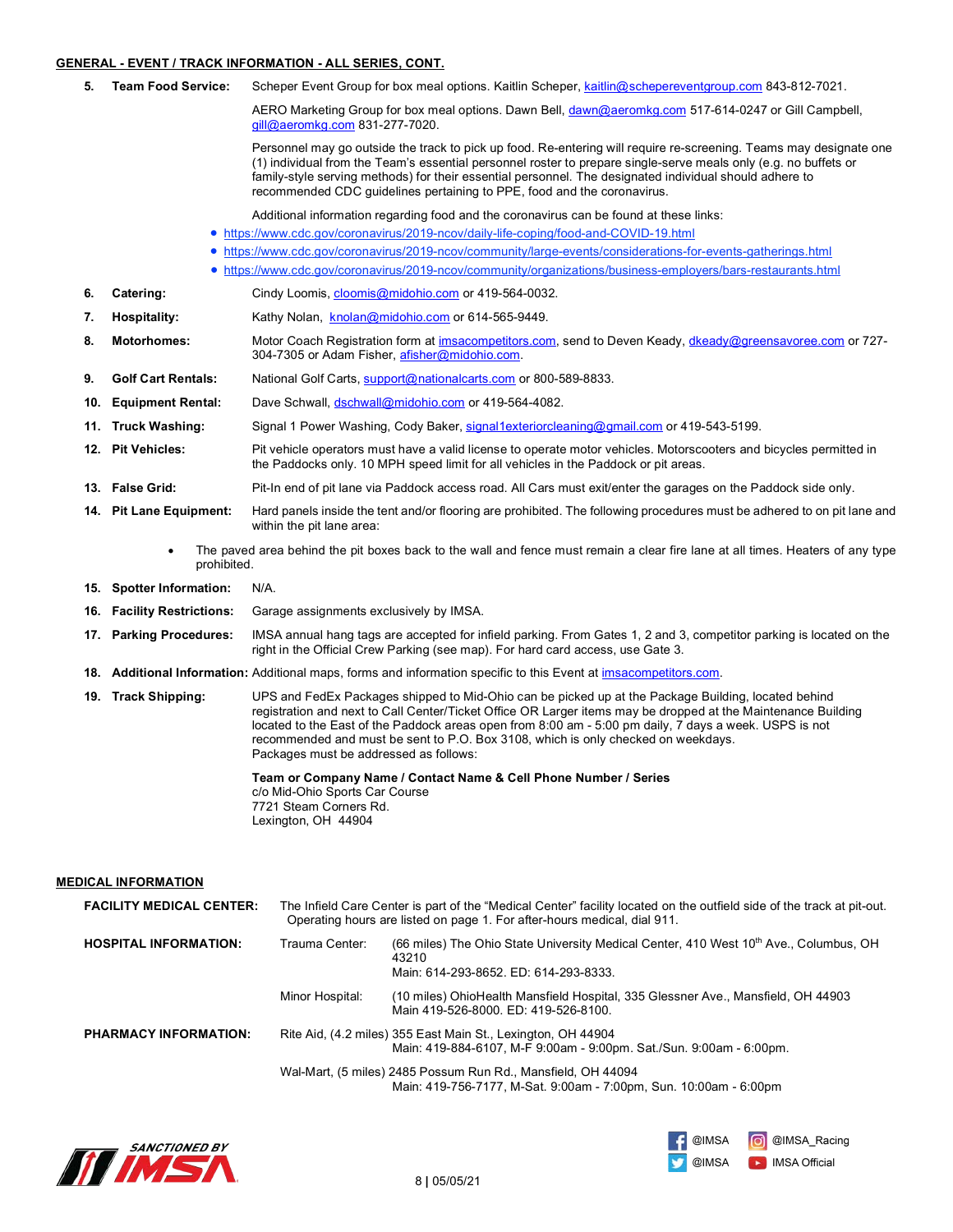



#### **Michelin Motorsport Communication**

## **GENERAL COVID 19 RESPONSE/SOCIAL DISTANCING PROTOCOL – MICHELIN Tire Workshop**

These are in addition to specific track requirements:

- Masks and gloves worn at all times when handling tires, wheels and equipment in the Michelin Tire Workshop.
- Observation of the six (6) feet social distancing recommendation when applicable
- Shaking hands when greeting is prohibited, air fives, please.
- Fans and non-essential personnel are not permitted in the Michelin Tire Workshop and teams are encouraged to bring essential personnel only for tire/wheel assembly drop off and pickup.
- Frequently touched surfaces in the footprint will be disinfected on a regular basis.

| <b>Mounting Schedule</b>                                                                                                                                                                                                                                                                                                                                                              |  |  |
|---------------------------------------------------------------------------------------------------------------------------------------------------------------------------------------------------------------------------------------------------------------------------------------------------------------------------------------------------------------------------------------|--|--|
| <b>MOUNTING SCHEDULE TO BE DISTRIBUTED BY MICHELIN MEMO</b>                                                                                                                                                                                                                                                                                                                           |  |  |
| <b>Other</b>                                                                                                                                                                                                                                                                                                                                                                          |  |  |
| Strict adherence to stated policies is intended to limit cross contamination and minimize direct contact/personal interaction between Team Tire<br>$\bigcap_{i=1}^n$ . The second interest in the second contract of the second contract of the second second contract of the second second second second second second second second second second second second second second secon |  |  |

- Specialists and Michelin/Jackson Motorsports personnel at each zone will be followed. • No competitor personnel will be permitted inside any of the Michelin series trailers.
- A sanitizing station will be set up near the 10x10 Michelin designated meeting zones for technical assistance

#### **RFID TIRE SCANNING**

• If a team requests RFID tires to be scanned, all tires must be organized with barcodes facing up, ready for scanning outside of your tent area.

**MAPS**

#### **Pre-Staging Lot**





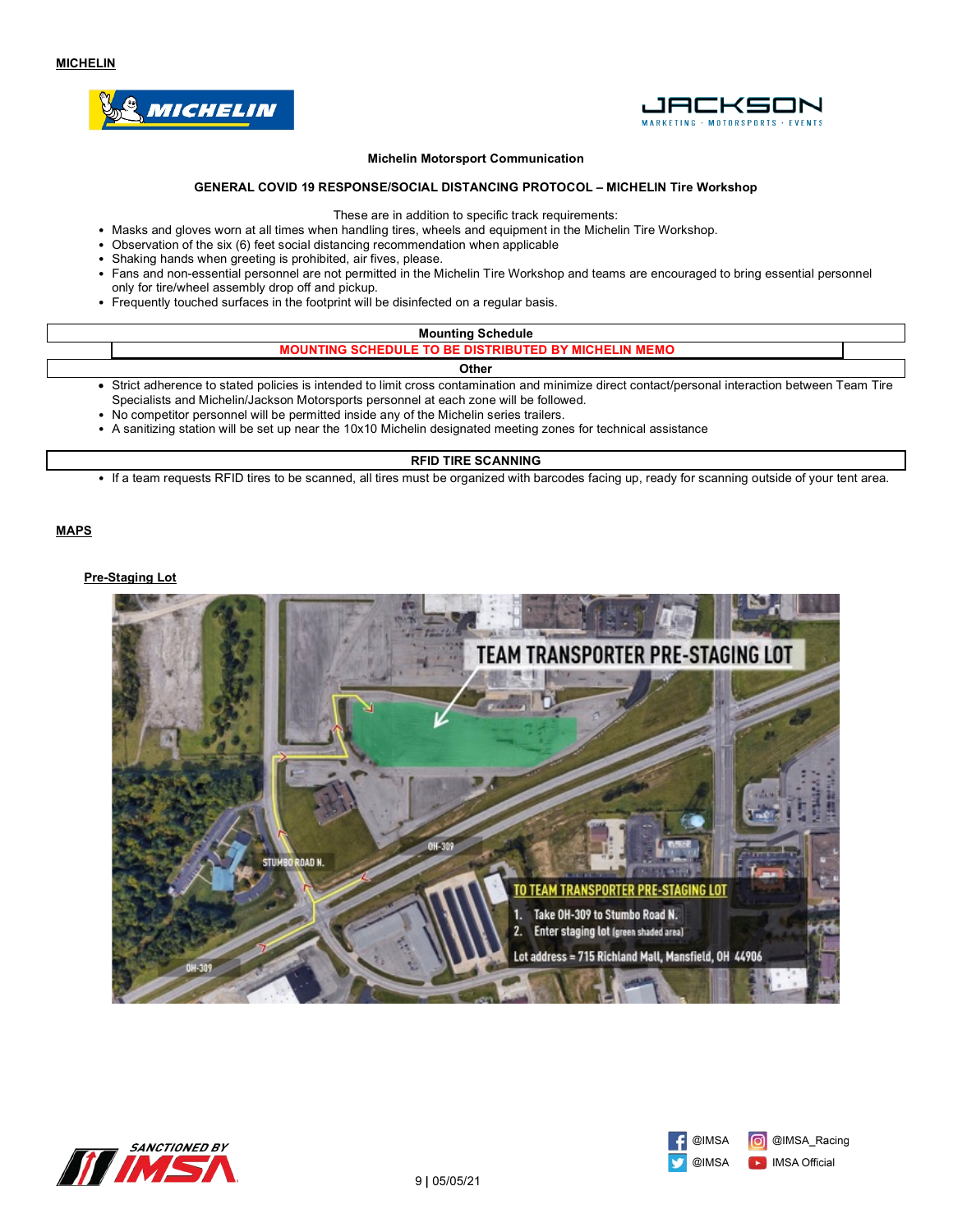## **Pre-Staging to Track**



## **Registration**





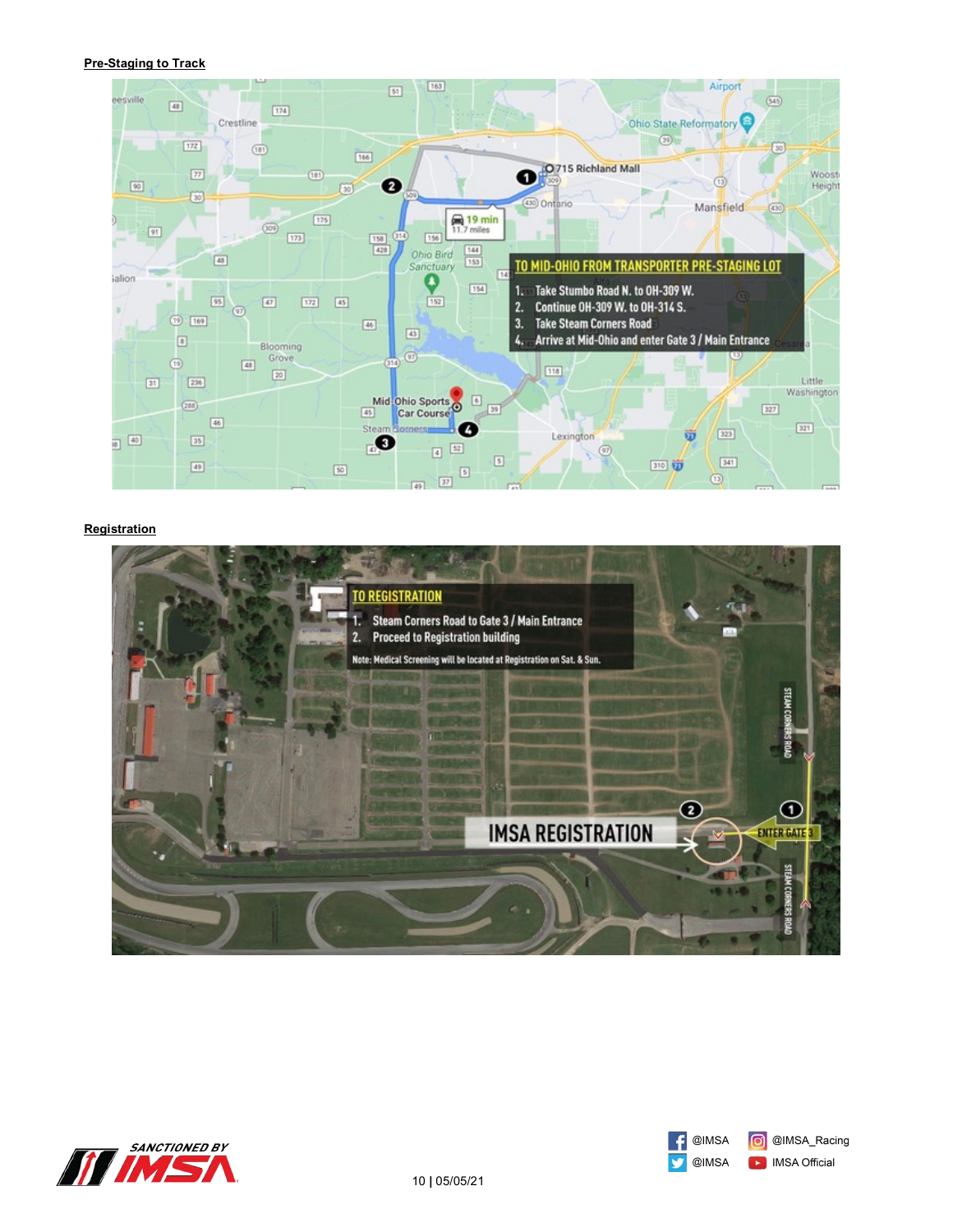## **Parking**



## **Screening**





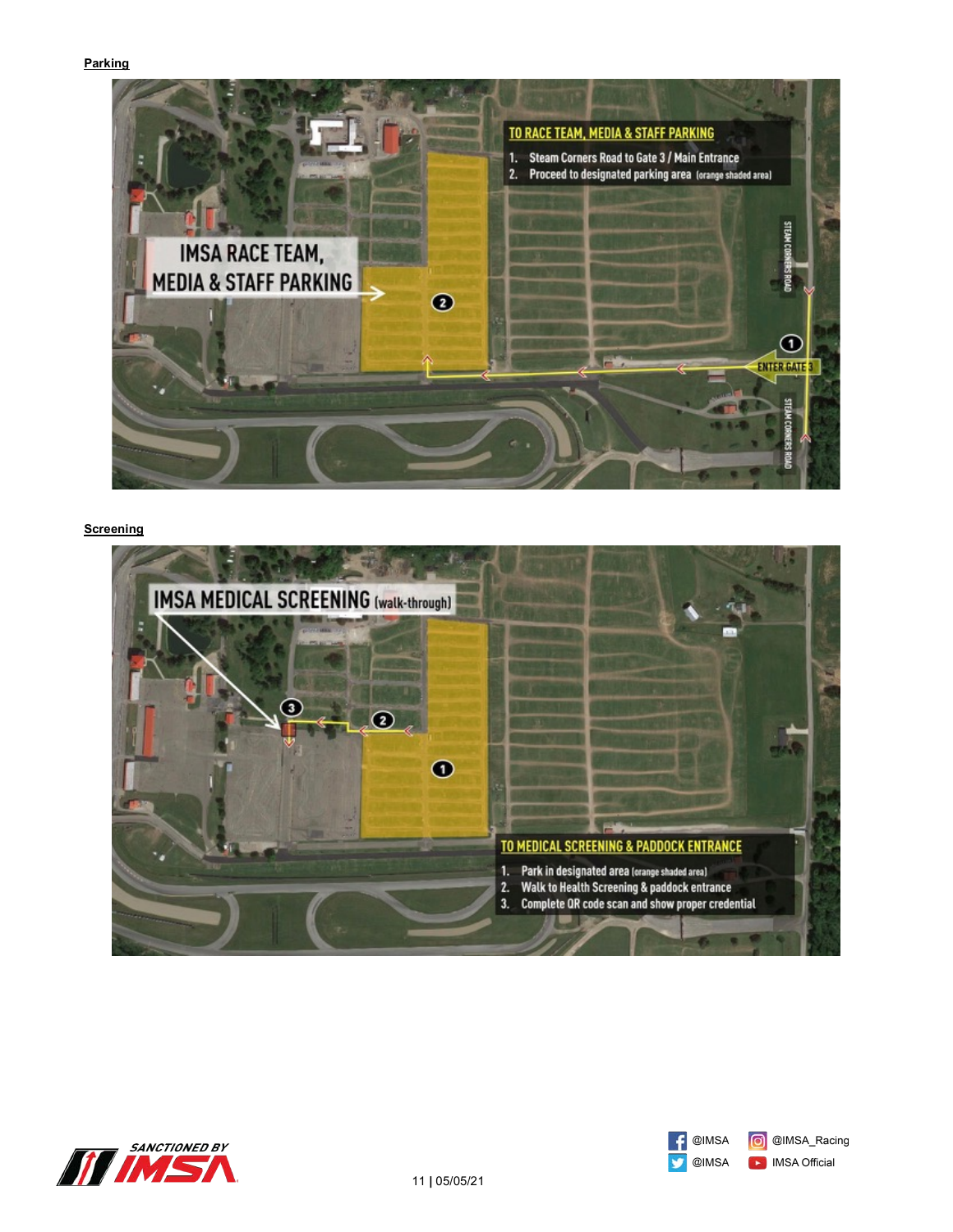## **Paddocks**



# **IWSC Briefings**